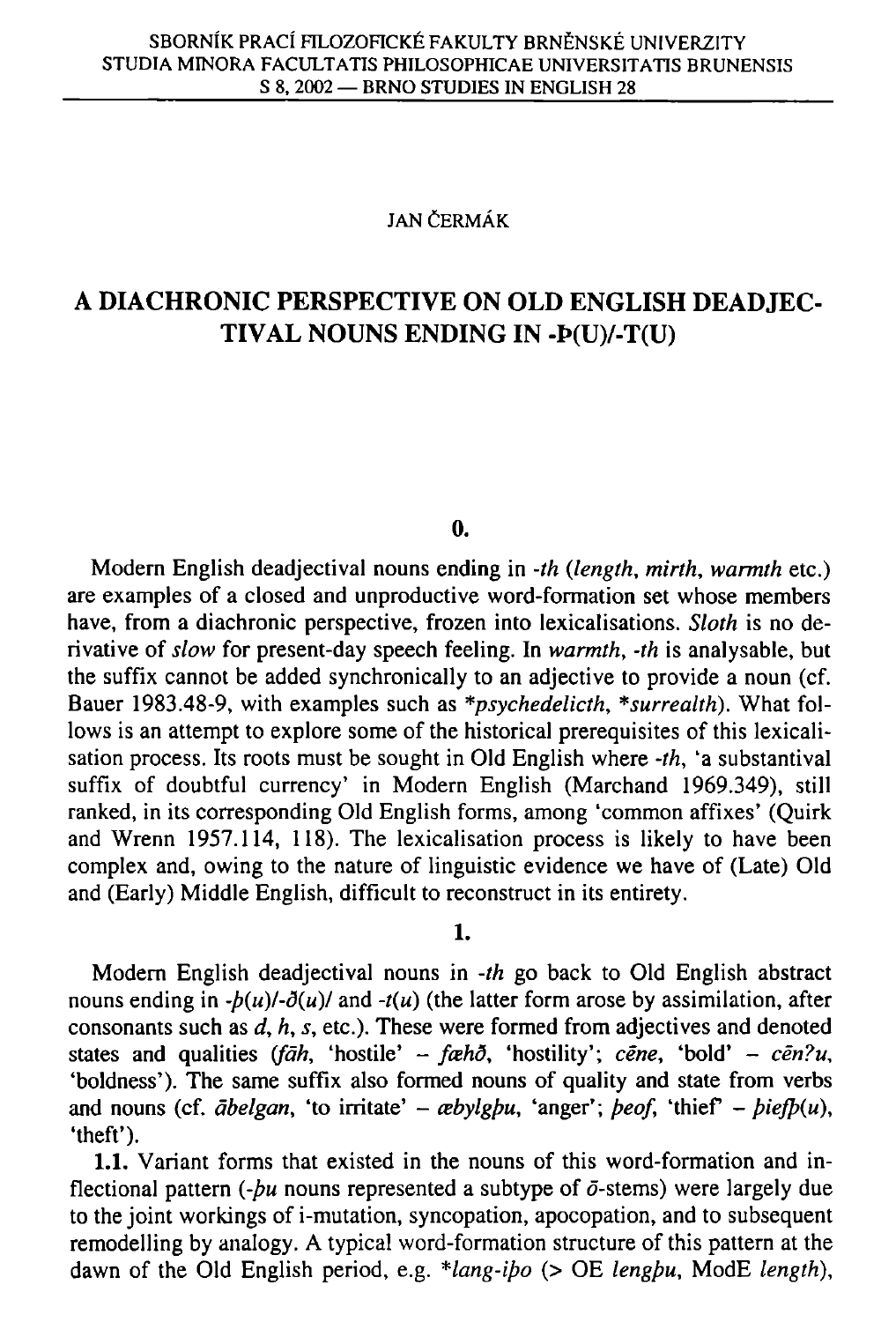contained an -i- in the suffix that triggered an i-mutation of the vowel in the preceding syllable *(\*lang- > leng-).* The medial syllable of originally trisyllabic nouns was syncopated in Old English owing to the fact that most of these nouns had a long root syllable *(\*lengi- > leng-).* The final *-u* should have then remained phonologically, but was often dropped on the analogy of long-syllable  $\delta$ stem nouns of the type *lar, wund.* Subsequently, there was other intervention by analogy, due to such factors as extraction of forms from oblique cases into the nominative, etc.'

2.

For the present analysis, a sample of the Old English abstract deadjectival nouns ending in -p(u)/-t(u) and their variants has been collected from *A Concise Anglo-Saxon Dictionary* by Clark Hall (and Meritt). The sample has been checked against Bos worth and Toller's *An Anglo-Saxon Dictionary* and, in spurious instances, against *A Microfiche Concordance of Old English.* Only nouns of undisputed etymological and derivational background have been included in the sample, with an exclusion of their compounds and derivations (see the Appendix).

3.

The sample contains 56 nouns. Out of these, 24 are based on a very productive subtype of derivation from adjectives in *-leas* (ModE *-less: mete,* 'food\* *metelēas*, 'without food' - *metelēast*, 'lack of food, starvation'). Twenty-four nouns of the sample have a parallel formation ending in a hugely productive suffix *-nesl-nis* with what appears to be little or no difference in meaning *(mærð, 'glory, fame, famous exploit' - mærnes, 'greatness, honour, fame'; geleqflest - geleajlesnes,* both meaning 'unbelief). Five nouns out of the 56 (marked by  $(t)$  in the Appendix) are attested in poetic texts only; another 10 occur very rarely in prose without being recorded in poetry (marked by (=) in the Appendix). This means that more than one fourth of the sampled nouns seems to have had no more than a marginal existence in the corpus of Old English. Altogether, these figures and ratios indicate that—despite the appraisals by Quirk and Wrenn (1957.114, 118) and Marchand (1969.349) of the suffix  $-b(u)$  $t(u)$  as productive in Old English—this type of word-formation was by then past its prime. <sup>2</sup>

3**.1.** While it is evident that such a loss of productivity was bound to pave the way for the lexicalisation process of later centuries, it also had its specific synchronic causes. These should primarily be looked for in the effects of the processes that were briefly described in 1.1. above: i-mutation, syncopation and apocopation due to rhythmical conditioning.

3**.1.1.** Out of 94 spelling variants attested for the 56 nouns in the sample, 77

I **For details, see e.g. Campbell (1959, §§ 585-589).** 

 $\overline{2}$ **Cf. a passing comment by Miroslaw Nowakovski in** *A Study in Generative Historical Lin*guistics. On Language Change. Some Aspects of Old English Nominalizations, Poznań 1978, **about a 'doubtful productivity' of this suffix (103).**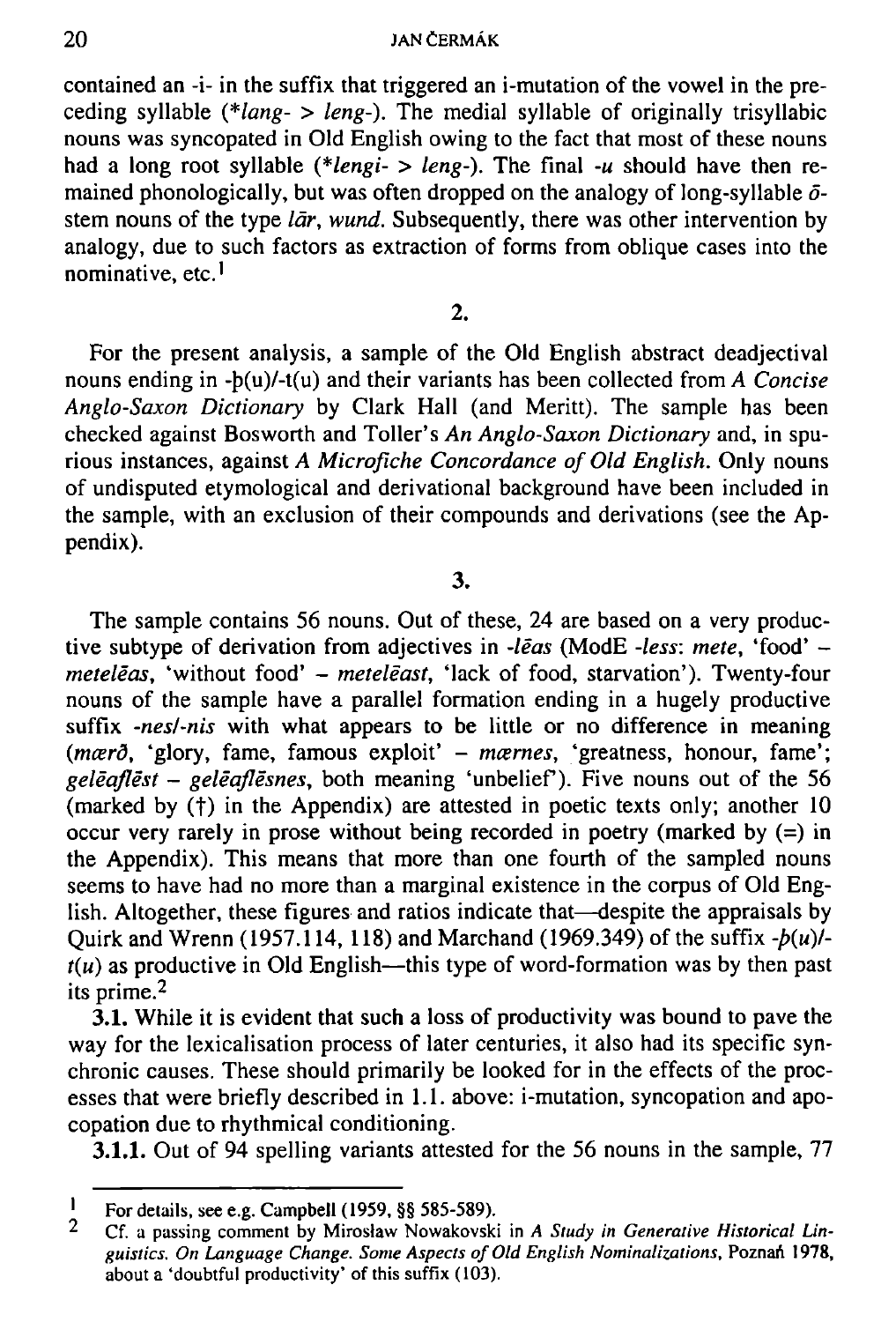are conditioned by effects of i-mutation and/or syncope and/or apocope. Except for two instances, i-mutation in the  $-b(u)/-t(u)$  nouns is always accompanied by syncopation. Syncopation occurs even when rules of i-mutation do not apply. Fifty-one occurrences out of the 77 spelling variants exhibit a maximally reduced syllable structure due to syncopation and apocopation. This cumulative effect of i-mutation, syncopation and apocopation contributes to the tendency towards increasingly short word forms, which becomes favourable to incipient typological isolation. Moreover, this effect has another two highly important structural aspects. Firstly, by widening the gap between deadjectival nouns and their respective adjectives *(earm,* 'poor, wretched' vs. *iermdu, iermd,* 'misery, poverty'; cf. PG *\*arm* vs. *\*armipo),* this cumulative effect helps to increase the opacity of the morphophonemic system of Old English. As an alternation-bound derivational strategy, it works counter to the progression of the language from root-based to stem-based to word-based inflection and derivation.<sup>3</sup> Secondly, by vowel deletion it increases the number and variability of consonant clusters (e.g. *\*rumi?d > rymp,* 'amplitude', cf. *rum,* 'roomy, wide, ample'; *\*wargipo > wyrgdu,* 'curse, condemnation, punishment wickedness'; cf. *wearg,* 'wicked, cursed, wretched; outlaw'). This is another typologically highly relevant feature: progressive isolation in the system of the language will favour a smaller functional load of such 'consonant combinations',  $\frac{4}{3}$  ousting in the long run to peripheral use and ultimately disallowing many of them.<sup>5</sup>

3**.1.1.1.** In this respect, an increased presence in the lexical system of the suffix *-nes* is highly significant. While the more ancient PG *\*-ipo* (attested, apart from Old English and Old High German, also in Gothic) moves away, through vowel deletion in syncopation and apocopation  $(> -p(u))$ , from agglutination,<sup>6</sup> the younger, solely West Germanic *-nes* retains its agglutinative character. The syllabic structure of this 'heavy derivative suffix' (Campbell) allows smoother syncopation (cf. *bicce*, 'thick, dense' - *bicnes*, 'thickness, density') and easier distribution of consonant clusters between two neighbouring syllables (cf. *pweorh,* 'perverse' - *pweorhnes,* 'perversity'). With regard to the effects of imutation, it shows less phonological and morphological variation: of its two variants, it is *-nes,* disallowing i-mutation, which is West Saxon and therefore much more general in the corpus of Old English (in contrast to *-nis,* non-West Saxon and mutating the back vocalic element in the preceding syllable). Moreo-

**i For an overall perspective of Old English word-formation, see Kastovsky (1992.397-400).** 

**<sup>4</sup> See SkaliCka (1964).** 

**<sup>5</sup> Though the overall situation with regard to an increased presence of consonant clusters in Old English seems to have been very dynamic and vacillating, numerous examples could be quoted to show how the language resisted the creation of consonant clusters: by frequent assimilations, by lack of syncopation (cf. e.g. Campbell 1959, § 589 (5), by loss of consonants in triple groups (cf. e.g. Campbell 1959, § 476), by developments of parasite vowels (cf. e.g. Campbell 1959, § 359), etc. Cf. also the incipient simplification of consonant clusters in the**  nouns in the Appendix: hleow? > hleo?; ierg?u > yrou, yrcou; myrgo > myro; strengo > **strend.** 

**<sup>6</sup> The term is used here in accordance with the theory of the Prague School Typology; cf. Sgall (1995).**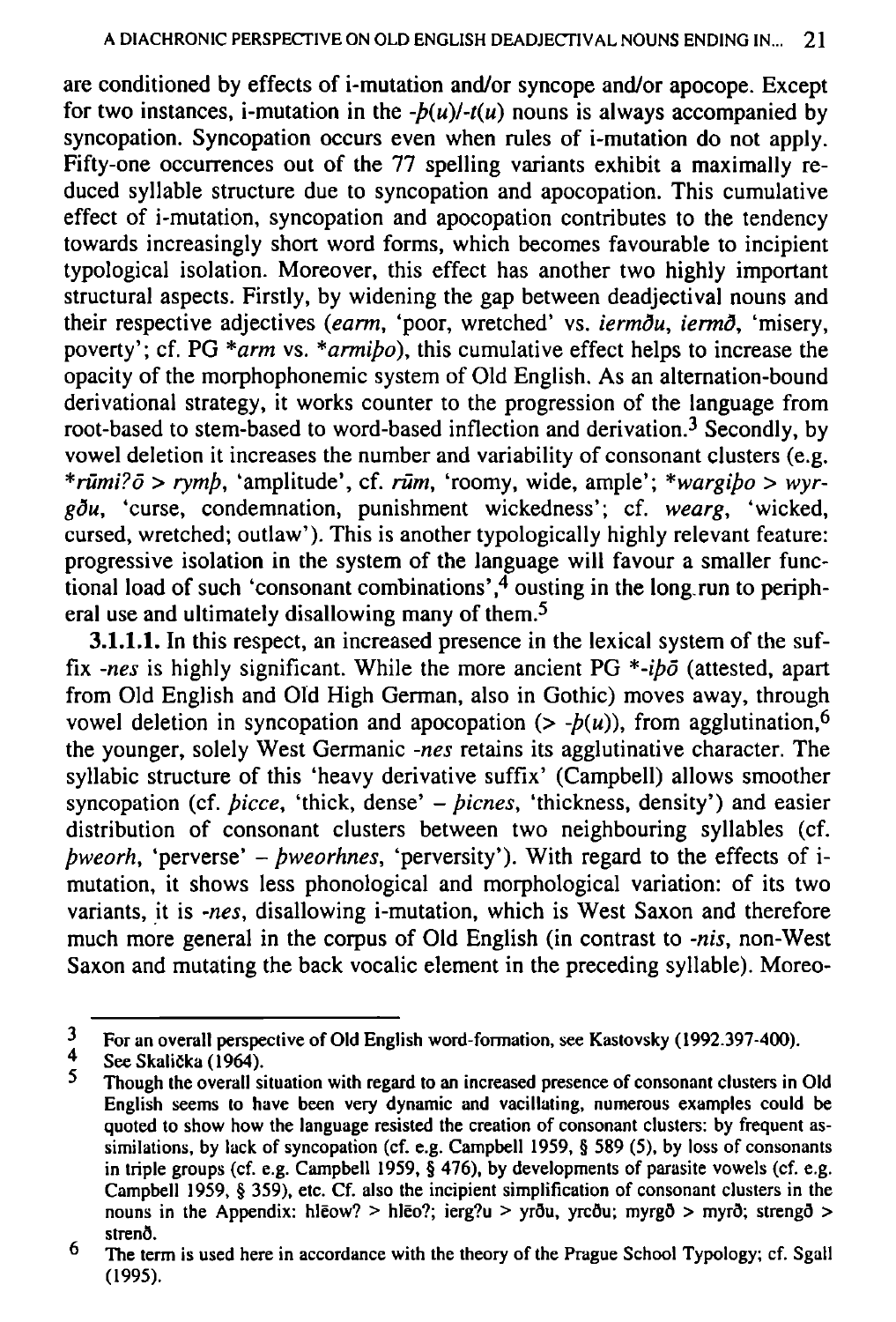ver, the mutated forms that did exist seem to have been well integrated in the lexical subsystem of Old English abstract nouns by employing parallel nonmutated and mutated formations for semantic differentiation (cf. e.g. *halnes,*  'wholeness' vs. hælnes, 'salvation'; weargnes, 'cruelty, hardship' vs. wyrgnes, 'abuse, cursing'). The continuing productivity of *-nes(s)* into the present is in keeping with the typological fact that agglutination plays a prominent role in Middle, Early Modern and Modem English word-formation.

**3.1.1.2.** The role of the productive subtype of the  $-b(u)$ - $t(u)$ -formation in *leas* may well have been similar. Only five nouns of this pattern show, as a variant form, effects of i-mutation (\**leas-i?ō > līest* (later > *līst*; *list/lyst* in spelling): *giemelēast/giemeliest*, etc.). This insensitiveness to i-mutation indicates that, after vowel deletion and consonant assimilation in the *-ipo* suffix, the chain of two originally agglutinative suffixes *(\*leas + ipo)* had perhaps been reinterpreted into one *(least, lest* rather than *liest*; '-lessness'), perhaps on association with the superlative adjectival form *-least, læst*. This new nominal suffix would then be partially divorced from the corresponding adjectival form *-leas.* These developments seem to be corroborated by the fact that a number of adjectives in *-leas* and of nouns in *-least* lack a corresponding noun/adjective, cf. e.g. *w*cepenleas, 'weaponless', *hlafordleas*, 'lordless', *moegleas*, 'without relatives', *mcegdleas,* 'not of noble birth', *treowleas,* 'faithless, treacherous'; *larleast,*  'want of instruction, ignorance', *hlāflēast*, 'want of bread', werodlēst, 'lack of fighters'. The reinterpretation could also be linked to the fact that nouns in *least* seem to be in the sample distinctly associated with the language of Ælfric and so be, in contrast to the decreasing productivity of other  $-b(u)/-t(u)$  formations, of late Old English origin.

3.2. The destinies of  $-b(u)/-t(u)$  nouns in Middle English are beyond the scope of the present study but some of the lexicalisation process in the pattern is clear enough to describe briefly. There seems to be a continuing formal separation between the nouns and their formative adjectives, often with one and/or the other transferred into a marked, specialised and increasingly peripheral use (cf. OE cū?, 'known, certain' and cyddu, 'acquaintance, knowledge; friendship; kinship; kinsfolk, native land, etc' vs. Modern English *couth* and *kith;* now dialectal *lew* 'sheltered from the wind' and *lewth* 'shelter' from OE *Meow, Meow?;* cf. also *slow* and *sloth* mentioned above). This process of formal separation corresponds with the general increase of dissociative vocabulary and wordformation in the language (Kastovsky) and its transition to typological isolation. <sup>7</sup> In new coinages, phonological and morphological conditioning gives way to lexical/semantic motivation (cf. e.g. *depth* (1393), modelled on *length*  and height,<sup>8</sup> followed by lowth (1526) and width (1627); coolth (1547) coined

 $\overline{7}$ **Cf. also Bohumil Trnka's concept of** *etymological (= word) feeling* **and its relationship to the analytical tendency in English (see e.g. his "Analysis and Synthesis in English",** *English StudiesX,* **1928.138-144).** 

<sup>8</sup> Cf. Old English  $h\bar{e}h^2(u)$ ,  $h\bar{e}ah^2u$ ; from the 13th century onwards, the final *-th* varied with *-t*, **with the latter prevailing in literary language after 1500 but the former abundant in writing in the south of England till the 18th century.**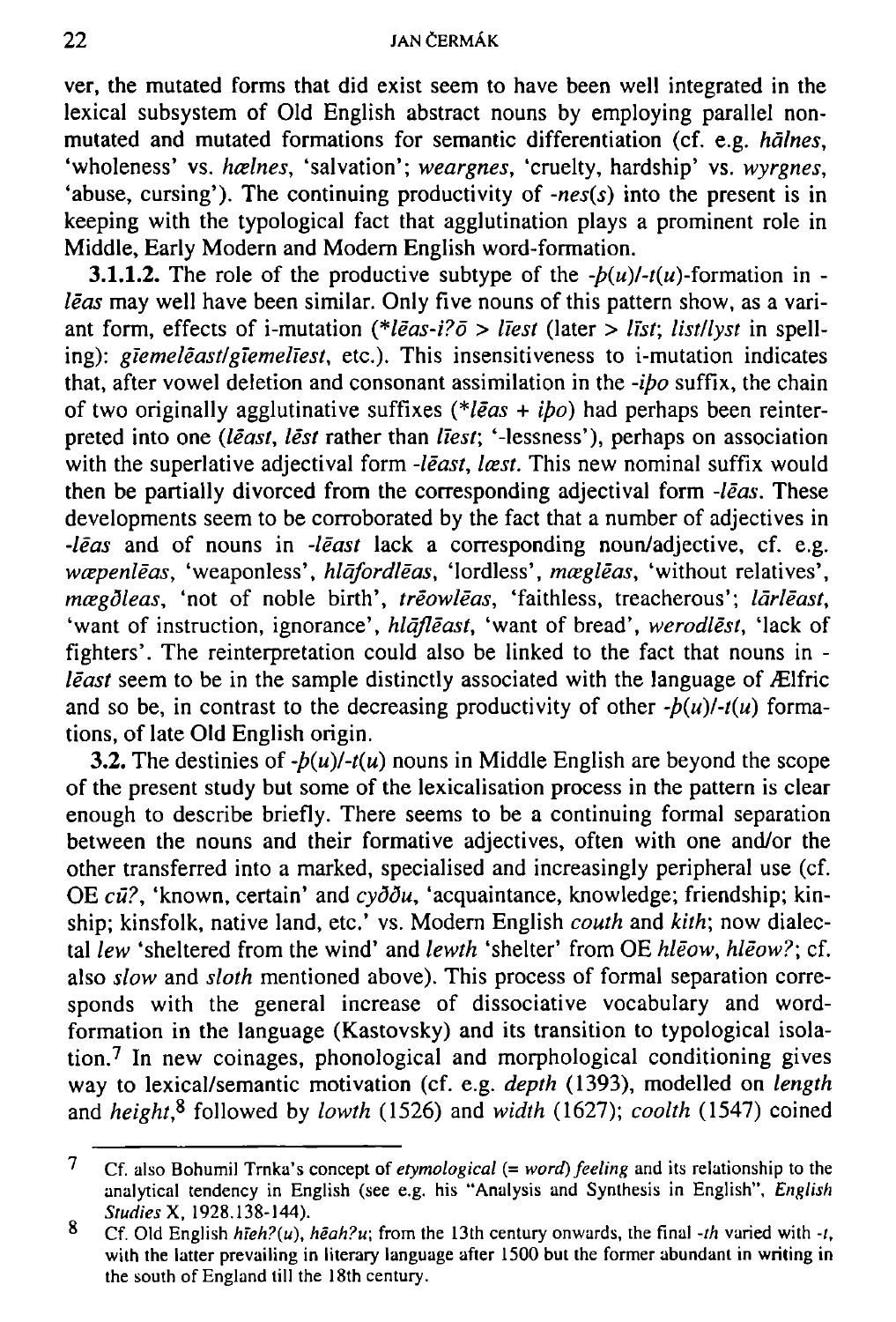after warmth (c. 1175, probably based on unrecorded OE \*wærm $\delta u$ , wierm $\delta u$ ); wealth (c. 1250) modelled on *health* in the sense of 'well-being' (attested till 1652), etc.). On the whole, however, many more factors are likely to have intervened and the whole problem must also be seen in connection with issues of lexical mortality, borrowing and synonymic/homonymic clashes in (Early) Middle English.

## Appendix: Old English Deadjectival Nouns in -b(u)/-t(u) (based on Clark Hall, J. R.  $\overline{4}^{th}$  ed., with Supplement by H. D. Meritt 1960)

 $(+)$  – poetic use only  $(=$   $)$  – marginal use in prose

> andgietleast ('want of understanding'  $>$  andgietleas, 'foolish, senseless')

- $\bar{a}$ rle $\bar{a}$ st ('disgraceful deed' >  $\bar{a}$ rle $\bar{a}$ s, 'dishonourable, base')  $(t)$
- *bearnlēst* ('childlessness' > *bearnlēas*, 'childless')  $(=)$
- behēf?, behēf?u ('want, need' > behēfe, 'suitable, necessary')  $(=)$ bierhtu, beorhtu, birihto ('brightness, brilliance' > beorht, 'bright, brilliant, noble')
- $(t)$  $c\bar{e}n$ ?u ('boldness' >  $c\bar{e}ne$ , 'bold, fierce, powerful')  $cy\delta\delta$ ,  $cy\delta\delta u$  ('acquaintance, knowledge; friendship; kinship; native land, home' >  $c\bar{u}$ ?, ('known, certain, familiar') earmõu, iermõ, iermõu ('misery, poverty, disease, crime' > earm, 'poor, wretched, miserable')  $\bar{e}a$ ?mēttu ('humility, weakness, impotency' >  $\bar{e}a$ ?mod,  $\bar{e}a$ ?mēde, 'humble-minded, gentle, obedient, benevolent, friendly')
- $f \alpha g \delta$  ('imminent death' >  $f \alpha g e$ , 'doomed, fated')  $(+)$ fæhð, fæhðe, fæhðu ('hostility, violence, revenge, feud' > fāh, 'hostile, guilty, proscribed')
- *freondleast* ('want of friends' > freondleas, 'friendless')  $(=)$ frymð, frumð, frymðu ('origin, beginning, foundation; created things' > frum, 'primal, original, first')  $fyl\delta$  ('filth, uncleaness, impurity' > fūl, 'foul, unclean, impure')
- *gedrih?* ('sobriety, gravity' > *gedreoh*, *gedreog*, 'fit, sober, serious')  $(=)$ geleaflest, geleaflyst ('unbelief'  $>$  geleafleas, 'unbelieving')
- $g$ emyndlest ('madness' > myndleas, 'foolish, senseless')  $(=)$ (ge)sælð ('hap, fortune; happiness, prosperity; blessing' > sēl, 'good, excellent; noble; happy, prosperous') (ge)synto ('soundness, health; prosperity, welfare, salvation'  $>$  gesund, 'sound, safe; whole, uninjured, healthy, prosperous') giemeleast, giemeliest ('carelessness, neglect' > giemeleas, 'careless, negligent') hafenleast ('want, poverty' > hafenleas, 'destitute, poor')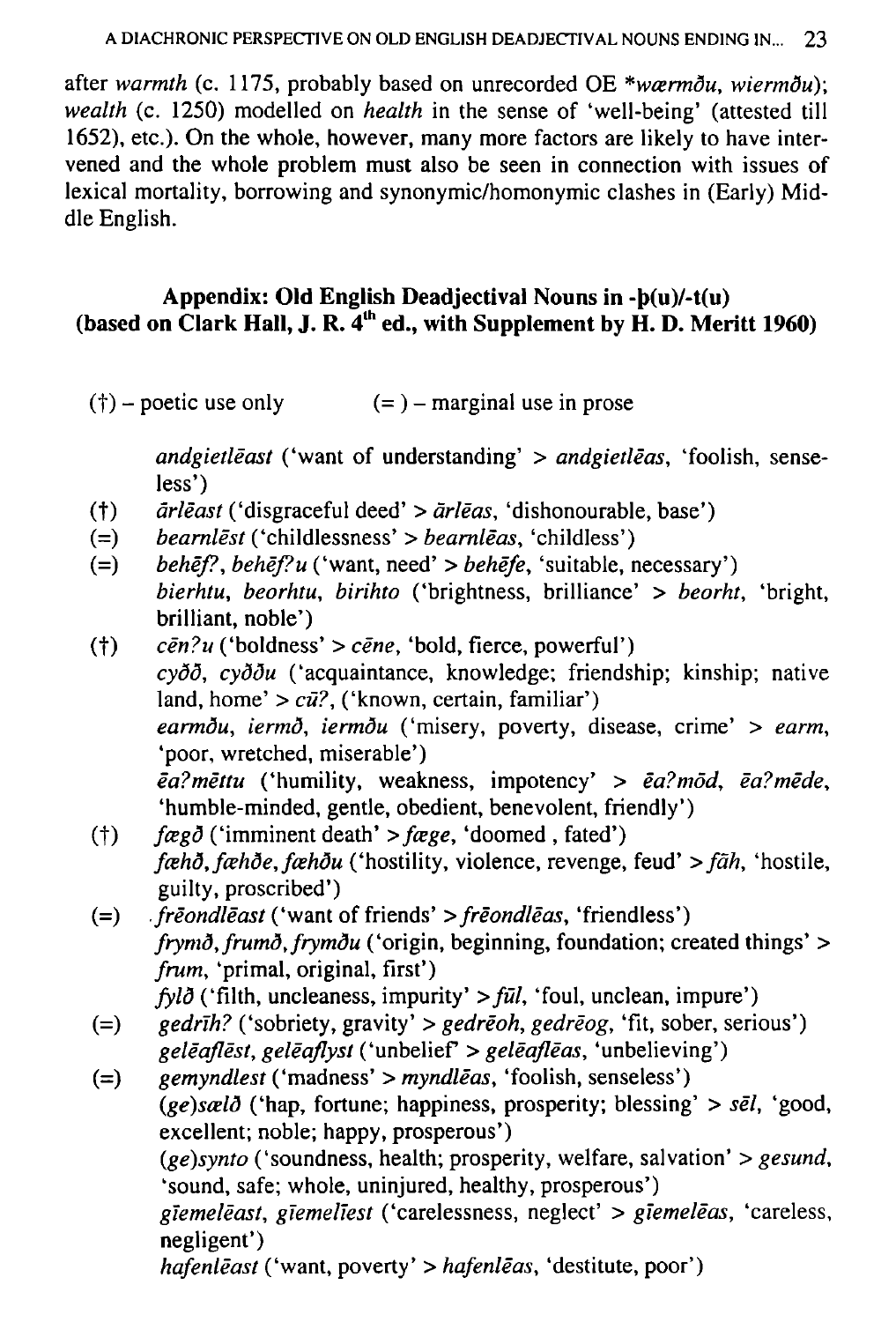*hceld, hceldo* ('health, salvation, healing' > *hal,* 'whole, entire'; 'uninjured, healthy, sound') *hieh?u, hieh?; heah?u* ('height, summit, heaven' > *heah,* 'high, tall, lofty') *(=) hlqfleast* ('want of bread' > *\*hlafleas,* '(being) without bread') *Meow?, hleo?* ('shelter, covering, warmth > *hleow,* 'sheltered, warm,

sunny')

*(=) hrif?o* ('scurfiness' > *hreof,* 'rough, scabby, leprous')

*hygeleast* ('heedlessness, folly' > *hygeleas,* 'thoughtless, foolish, rash')

*hydd, hyd, hyddo* ('gain, advantage' > *gehyde,* 'appropriate, convenient')

*iergd, iergdu, yrcdu, yrgd, yrgdo, yrhdu* ('remissness, sloth, cowardice' > *earg,* 'slothful, sluggish; cowardly; wretched; useless')

*lārlēast* ('want of instruction, ignorance' > \**lārlēas*, 'ignorant')

*Icedd, Iceddo* ('wrong, injury, hatred, malice' > *la?,* 'hated, hateful, hostile, loathsome')

*lengdu* ('length' > *lang,* 'long')

*lifleast, liflæst* ('loss of life, death' > *lifleas*, 'not endowed with life; inanimate; dead')

*mcegenleast, mcegleast* ('weakness, feebleness; inability' > *mcegenleas,*  'powerless, feeble, helpless')

*mcerd, mcerdu, mer?u, mar?u* ('glory, fame, famous exploit' > *mcere,*  'famous, great, excellent')

*meteliesl, meteleast* ('lack of food, starvation' > *meteleas,* 'without food')

*modleast* ('want of courage, despondency' > *modleas,* 'spiritless') *myrgd, myrhd, myrd* ('mirth, joy, pleasure; sweetness (of sound)' > *myrge, myrig,* 'pleasing agreeable; sweet')

*ofermetto, ofermceto, ofermedu* ('pride' > *ofermod,* 'proud; insolent', *ofermcete,* 'excessive, immoderate')

*recceliest, receliestu, receleast* ('carelessness, negligence' > *receleas,*  'careless, negligent')

*(=) rymd* ('amplitude' > *rum,* 'roomy, wide, ample') *scamleast* ('impudence, immodesty' > *scamleas,* 'impudent, immodest') *slcepleast* ('sleeplessness' > *slcepleas,* 'sleepless') *slcewd* ('sloth, indolence' > *slaw, slaw,* 'slow, sluggish, torpid, lazy') *sorgleast* ('security' > *sorgleas,* 'free from sorrow or care') *strengd, strengdu, strend* ('strength, force, vigour; ability; firmness, fortitude; violence' > *Strang,* 'powerful; able; firm; brave; violent') *treow?* ('truth', faith, fidelity, pledge, covenant' > *treow(e),* 'true, faithful, honest') *trymd* ('strength, support; staff, prop' > *trum,* 'firm, fixed, secure, strong, sound')